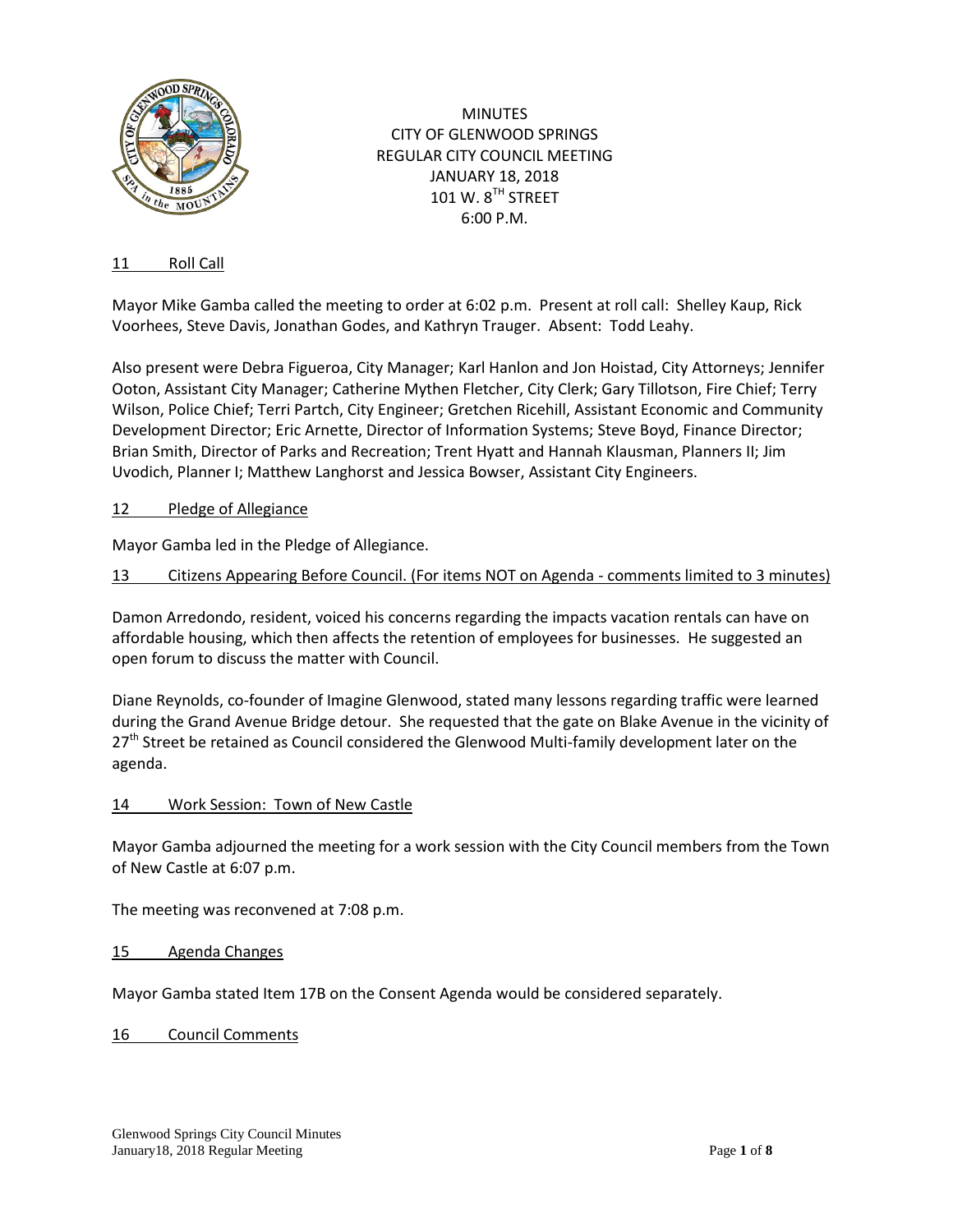Councilor Trauger invited the community to attend the Burgers for Badges event that would be held at the Community Center on January 19 from 11:00 a.m. to 1:00 p.m. to recognize regional first responders.

Councilor Kaup requested that City staff consider landscape maintenance at the site of the former 7-11 store at  $11<sup>th</sup>$  Street and Grand Avenue, as there have been complaints. She also indicated that the Lunafest event would be held on January 20 at the Hotel Colorado to benefit Advocate Safehouse. The event would feature films by and about women.

Councilor Godes extended his appreciation to City staff, the Roaring Fork School District, and Black Hills Energy for the quick response to address a gas leak in the Park West neighborhood.

Mayor Gamba noted the recent passing of Dr. Fahey Law and Don Vanderhoof, both of whom had served on City Council and Mr. Vanderhoof had also served as Mayor.

Councilor Trauger extended her condolences to the family of Al Maggard, who also recently passed away. He had been a local journalist and active community member.

## 17 Consent Agenda:

- A. Receipt of Minutes of the January 4, 2018 Regular Meeting
- B. Award of Phase 2, Broadband Planning RFP
- C. 2018 Garfield County [Senior Programs](http://www.gwsco.gov/DocumentCenter/View/952) Memorandum of Understanding
- D. FY2018 Ride Glenwood Springs/Traveler Complementary Paratransit Contract Renewal
- E. Ordinance No 1, Series of 2018; An Ordinance of the City of Glenwood Springs, Colorado, Amending Section 070.130.110 of the Glenwood Springs Municipal Code to Expand the Impact and Improvement Fees Available to be Waived (SECOND READING)
- F. Ordinance No 2, Series of 2018; An Ordinance of the City of Glenwood Springs Colorado, Amending Section 020.020.030 of the Glenwood Municipal Code Pertaining to the Powers and Duties of the Glenwood Springs Arts and Culture Board (SECOND READING)

## *Councilor Trauger moved, seconded by Councilor Voorhees, to approve the consent agenda excluding Item 17B.*

### *The Motion passed unanimously (Leahy absent).*

### 17B Award of Phase 2, Broadband Planning RFP

Eric Arnette, Director of Information Services, briefed the Council on the Broadband Request for Proposal (RFP) from 2017 which was two phases. He noted the following:

- Phase 1 was a feasibility study to determine impacts with providing Broadband to residences.
- Following Phase 1, City Council directed staff to proceed with Phase 2. The deliverables for Phase 2 are outside plant design, engineering standards, sample RFP documents, marketing strategy, business planning and software licensing.

Mayor Gamba opened the item for public comment. No comments were noted.

# *Councilor Kaup moved, seconded by Councilor Davis, to approve the Award of Phase 2, Broadband Planning RFP.*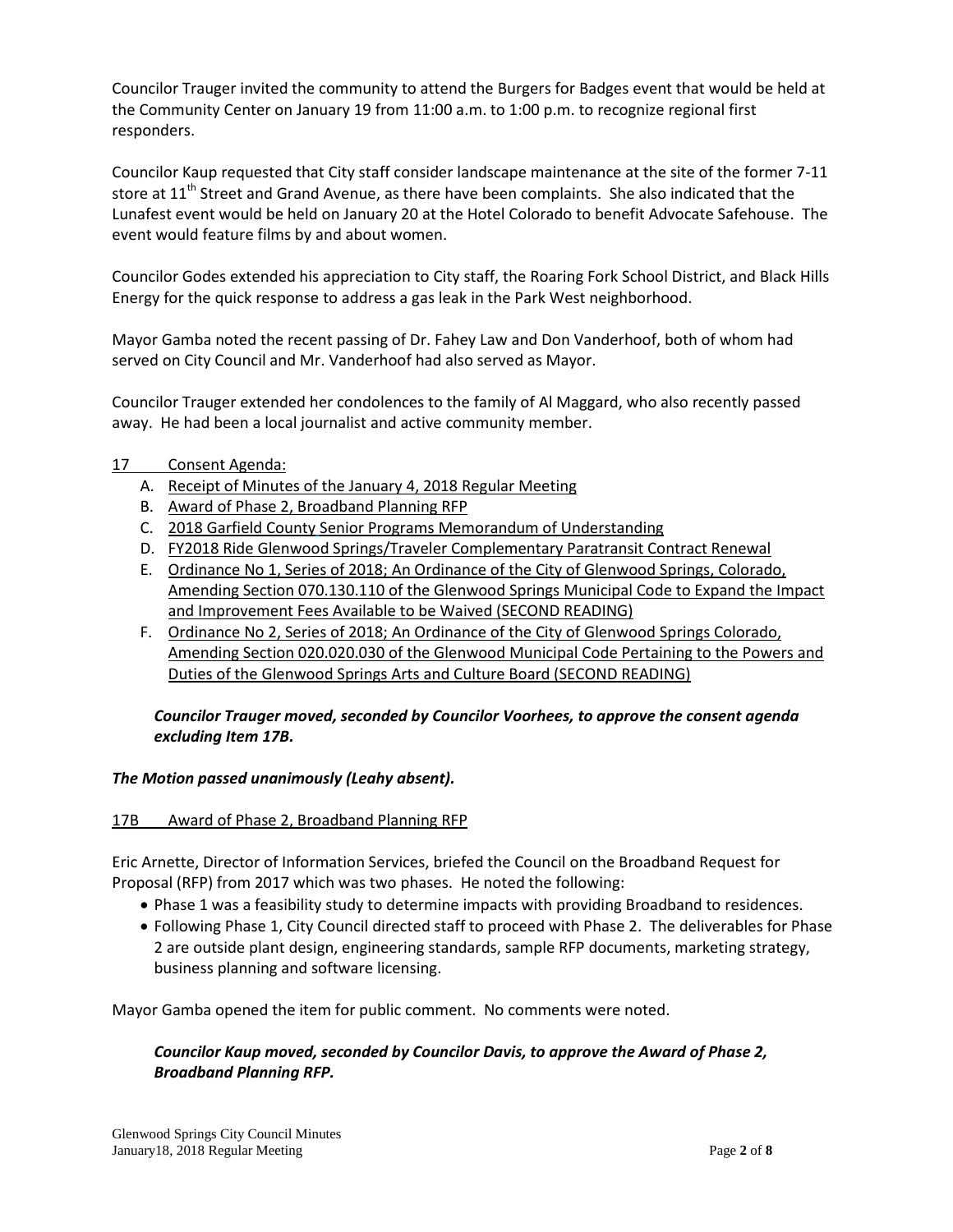## *The Motion passed unanimously (Leahy absent).*

#### 18 South Canyon Proposal

Brian Smith, Director of Parks and Recreation, provided an overview to the Council of current uses in South Canyon and stated the Parks and Recreation Commission were reviewing potential activities and improvements to the ecosystem by evaluating historical sites, trails, wildlife protection, maintenance, formalized trail systems, improvement to the gun and archery ranges, development of camp sites and a management plan for the hot springs. The Commission supported the development of the hot springs if the City could partner with a private developer to assume the financial burden of construction and management of the hot springs. He stated Steve Beckley was present with Ron Liston to provide a proposal they had been working on.

Steve Beckley, local business owner, and Ron Liston, Land Design Partnership, presented a concept plan that outlined potential uses in the South Canyon area which included the following:

- RV Park & Hot Springs Lower Site
- RV Park Upper Site
- Tent Sites
- Mountain Bike Trails
- Interpretive / Educational Walking Trails
- Gun Club
- Archery Park
- Picnic Areas
- Disc Golf Course

Mr. Beckley requested a lease option for initial development to determine the viability of the project with the potential for an additional 20 year lease. He further requested that Council authorize additional research for a potable water source.

Council briefly commented on the proposed exploratory work, the number of proposed RV spaces and camp sites, landscaping, public input on the proposal, and interface of development with wildlife in South Canyon.

Council directed staff to return with a formal agreement for future consideration.

### 19 Planning Item Conceptual Review:

A. #01-18 - Conceptual Review – Major Development – Special Use Permit Amendment – Construction of a new 6,000 square foot building at the Tram base and replacement of the existing 18-fixed tram passenger cabins with 44-detachable cabins. Applicant: Glenwood Tramway, LLC Location: 51000 Two Rivers Plaza Drive Zone District: C/1 Limited Commercial

Steve Beckley, owner of the Glenwood Tramway, and Ron Liston, Land Design Partnership, provided an overview to the Council of the Special Use Permit amendment request as follows:

- The application would permit the addition of a fixed cabin system to the Glenwood Tramway to reduce wait lines that occurred during peak periods and times of higher winds.
- The ticket building at the base would be increased in size to 3,000 sq. ft. on each level and would be located within the same area as the existing building.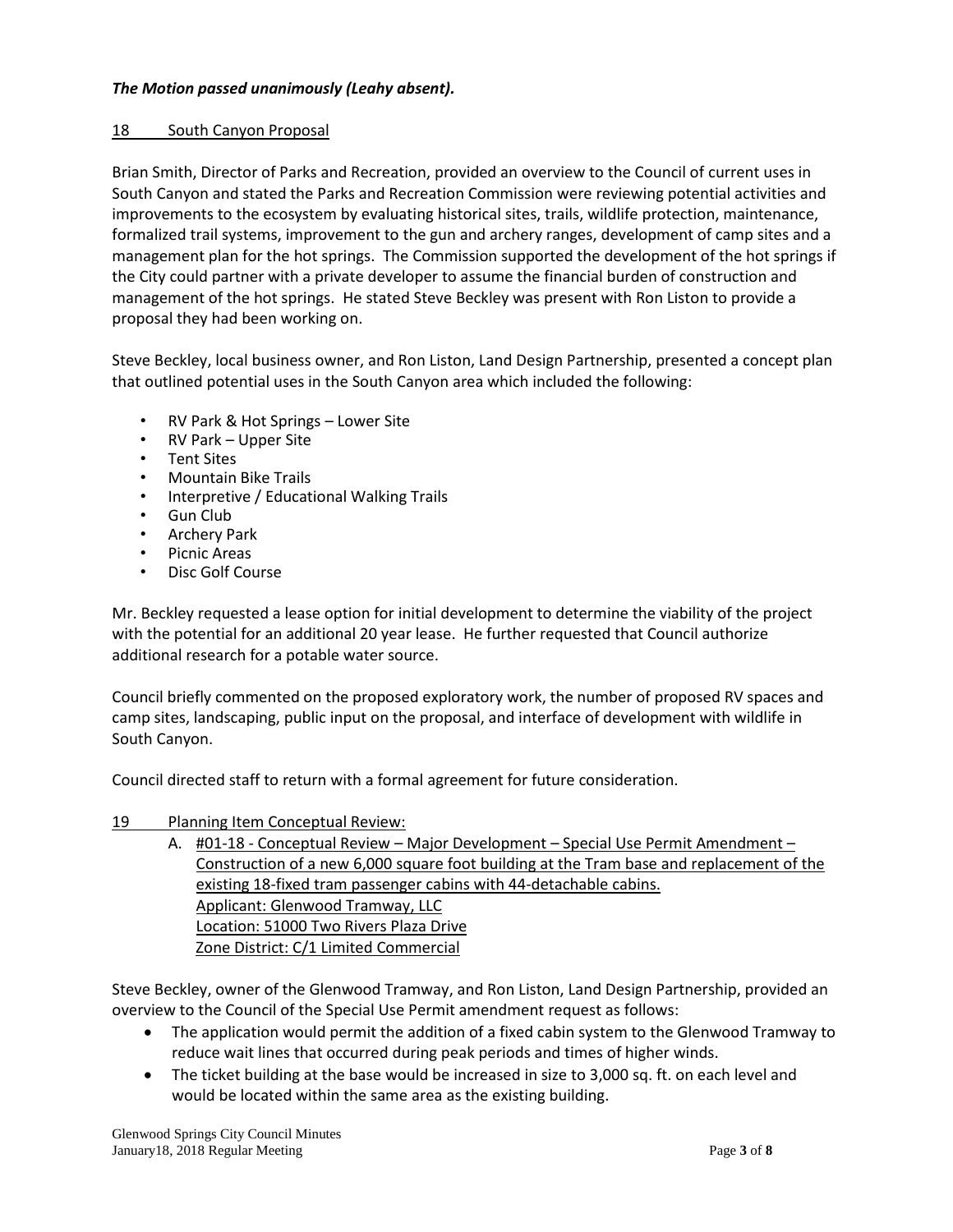- Towers for the tramway would remain the same. New cable and additional passenger cabins would be added.
- There would be no impact on traffic, parking, or pedestrian circulation.
- Work would require shut down of the tram between November and March 2018.
- An application for an amendment for the upper portion of the Glenwood Caverns site would be submitted to Garfield County.

The Council offered comments as follows:

- Proposed building design and materials appear to mesh with other structures for the Glenwood Tramway and Glenwood Adventure Park.
- Consider coordination with City staff on transit operations.
- Increase in capacity to grow business seems appropriate.

### 20 Former Library Building

The item was removed from the agenda.

#### 21 a 8<sup>th</sup> Street Intergovernmental Agreement

Karl Hanlon, City Attorney, commented that 8<sup>th</sup> Street had been extended during the Grand Avenue Bridge detour via a Temporary Easement Agreement with CDOT and that in order to make the connection permanent, there were obligations that CDOT had which the City had addressed with Butler Rents and RFTA, as well as some matters with the Union Pacific Railroad. The agreement clarifies the obligations the City would be responsible for and was necessary for CDOT to close out their project.

# *Councilor Trauger moved, seconded by Councilor Kaup, to authorize the Mayor to sign the IGA between CDOT and the City of Glenwood Springs related to the 8th Street Permanent Connection.*

# *The Motion passed unanimously by those present (Leahy absent).*

22 Planning Items:

A. #38-17 – Amendment to Zone Regulations to allow backyard chickens Applicant: Jennifer Schryer Zone: R/1 PUD (Planned Unit Development)

Jim Uvodich, Planner I, stated the amendment to the zoning was prompted by the applicant's desire to harbor chickens at her home. The area affected by the zone amendment was Tract F, Sopris Station, which was within the Glenwood Park Planned Unit Development (PUD).

Mayor Gamba invited the applicant to address Council.

Ms. Jennifer Schryer, 1100 Mount Sopris Drive, said when her family purchased their home in Glenwood they were not clear that the PUD (Planned Unit Development) regulations prohibited chickens. They chose to pursue the zone amendment process with the Planning and Zoning Commission.

Mayor Gamba opened the item for public comment on the application. No one appeared to comment on the application.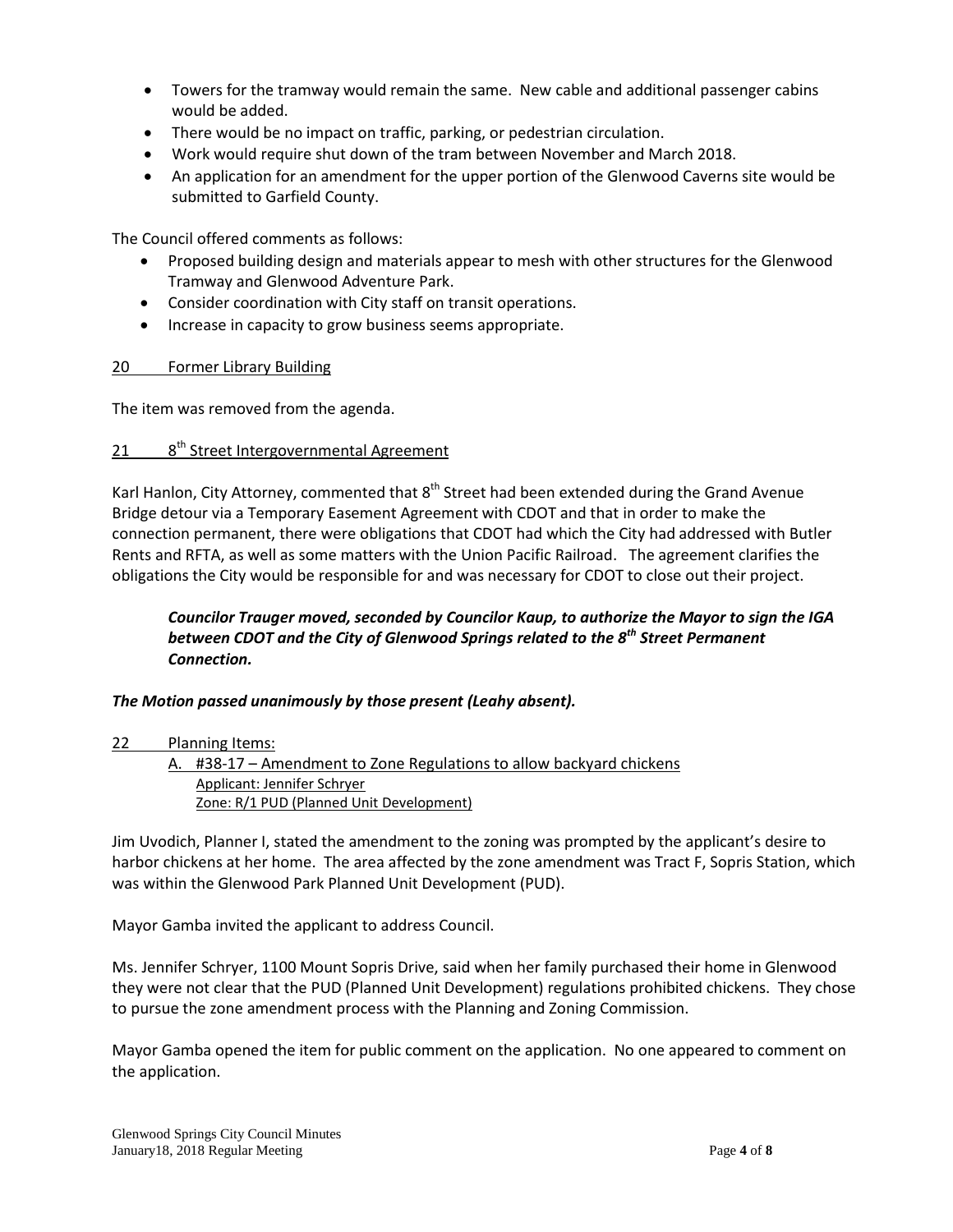*Councilor Godes moved, seconded by Councilor Trauger, to approve Planning Item 38-17, Amendment to Zone Regulations to allow backyard chickens in Tract F of Glenwood Park, known as Sopris Station, with the findings on page 5 of the staff report.*

The City Council directed staff to research ways that might allow the use in other PUD's.

## *The Motion passed unanimously (Leahy absent).*

B. #37-17 Special Use Permit for a Retail Marijuana Establishment Applicant: Speidell Real Estate Group, LLC (dba The Green Solution) Owner: Viccos II, LLC Location: 51701 Highway 6 and 24 Zone: C/1 Limited Commercial

Trent Hyatt, Planner II, summarized the Special Use Permit application noting the following:

- Location of the site and surrounding uses.
- Proposed changes to the structure, i.e. south and west facades of the building, new siding, entrance on the west side, changes in roof lines and building heights.
- Underlying zoning.
- Recent revision to the site plan to use the existing access into the site rather than relocated access further to the west.
- Municipal Code criteria for special use permits and specific criteria for marijuana uses.
- Store would sell prepackaged items.
- Storage proposed is 176 sq. ft.
- Hours would be limited per Code.
- Compliance with sign regulations.
- Reviewing agency comments and CDOT access permit requirement.
- Applicant provided a petition with signatures from 110 residents.
- Planning and Zoning Commission recommended approval with points of discussion being the new access, conversion of the existing access and additional landscaping and street trees.

Mayor Gamba invited the applicant to address the Council.

Eric Speidell and Kyle Speidell, Co Chief Executive Officers for Green Natural Solutions, introduced Todd Mitchem from their government relations team and their legal counsel, Matthew Leeth.

The applicants provided the following information to Council on the application:

- Their business is family owned and operated with over 650 employees, 14 locations state-wide, 4 separate cultivation facilities (3 indoor and 1 outdoor in Trinidad).
- They started their application process with a town hall meeting on November 1.
- Their store managers canvass the neighborhood so neighbors and surrounding businesses know the manager.
- The business will add 30 jobs to Glenwood Springs.
- The site lends itself to upgrades.
- Parking along the frontage will be removed to improve safety; and, landscape medians, street trees and speed bumps will be added.
- New building access would be added on the west side with new building materials that are cement fiber along with trellises to add foliage.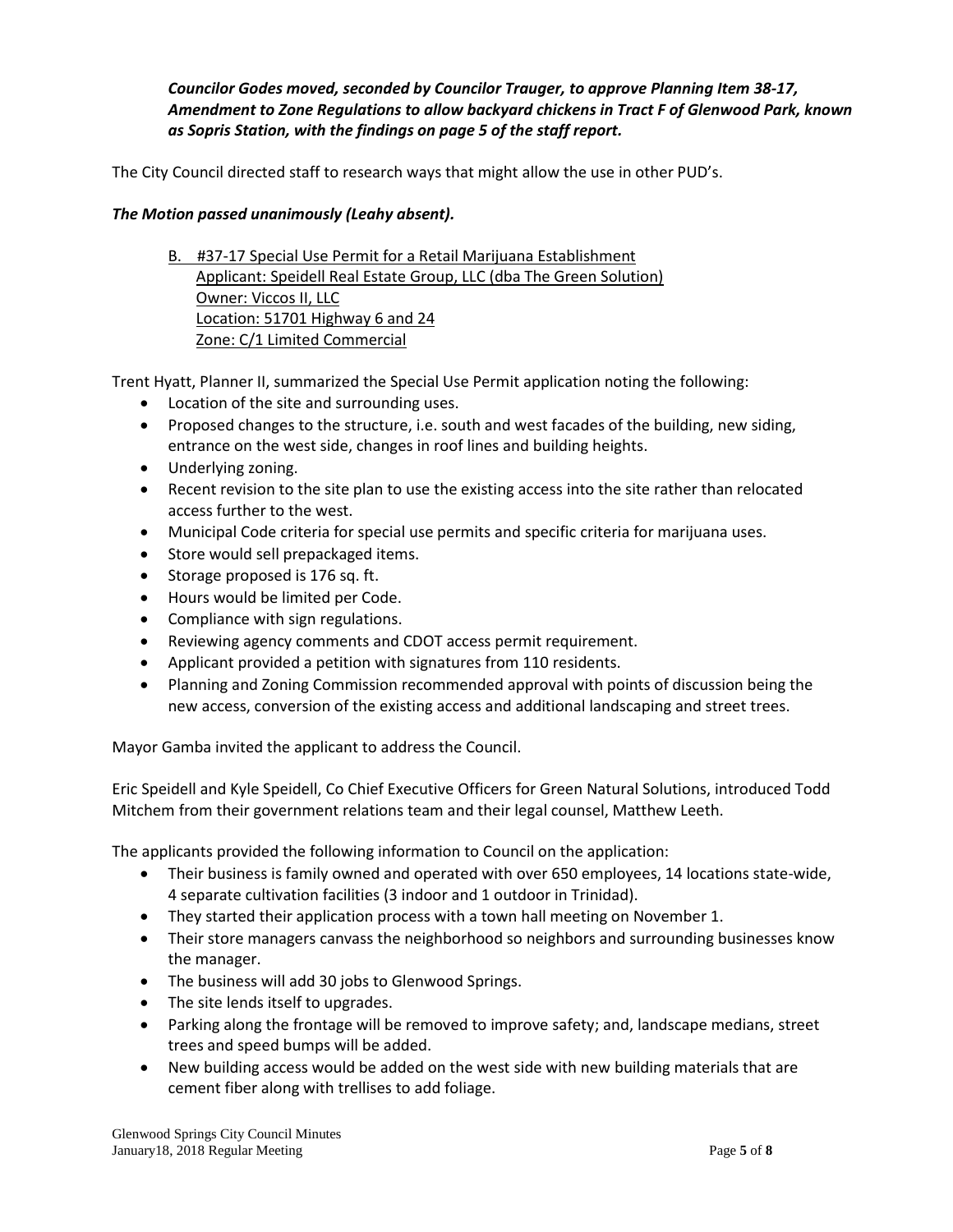• Security and crime prevention are a high priority and the business will have a 24 hour access line to their corporate office for assistance.

Mayor Gamba opened the item for comments from the general public. No comment were noted.

*Councilor Trauger moved, seconded by Councilor Kaup, in Planning Item 37-17, Special Use Permit for a Retail Marijuana Establishment, to affirm the decision of the Planning and Zoning Commission with the finding that the proposed Special Review Use complies with the City Code, Goals and Policies and with the findings and conditions as noted on pages 3 and 4 of the staff report.*

# *The Motion passed unanimously (Leahy absent).*

Mayor Gamba called for a brief recess at 9:13 p.m. The meeting was called back to order at 9:19 p.m.

# C. #08-17 Major Development Permit for 79 Units in 10 Buildings with Design Variances Applicant: Glenwood Multi-family LLC Owners: Glenwood Multi-Family LLC Location: Address TBD, Oakhurst Subdivision

Hannah Klausman, Planner II, provided a summary of the application noting the following:

- The location of the site and zone designation of R/4 Residential Transitional, as well as the surrounding land uses and zoning.
- The project is 79 apartments in 10 buildings; 77, two-bedroom units; and 2, one bedroom units with tuck under parking in 9 of the buildings. Units range from 500-1,000 sq. ft. in size. There are 6 surface parking lots, 2 play areas, a manager's office and a community room.
- The buildings would be a combination of stucco and stone veneer with decorative wood outlooks, double entries on all the buildings and balcony amenities.
- The buildings are stepped back with the grade to fit into the hillside and the Palmer Avenue extension that will connect from 26<sup>th</sup> Street to Blake Avenue.
- Parking spaces are proposed at 174 spaces, a ratio of 2.2 spaces per unit. Parking complies with the Code due as there is an allowed reduction of 20% due to proximity to the  $27<sup>th</sup>$  Street transit station. They exceed the required parking by 21 spaces. There are 67 garage spaces.
- The landscape plan was revised to add landscaping per public comment and recommendations from the staff and the Planning and Zoning Commission. An additional play area was also added.
- Sidewalks extend along Blake Avenue and some of Palmer.
- Traffic and circulation were a focus of discussion at the Planning and Zoning Commission meeting.

Ms. Klausman reviewed traffic numbers, possible changes in traffic circulation, opening of the Blake gate, street improvement recommendations, geologic hazards mitigation methods, and an existing driveway encroachment with a recommendation for an added condition to address the encroachment.

Terri Partch, City Engineer, provided an overview of the traffic study numbers and noted options which were being considered to improve traffic flow in the area, which could include Blake Avenue being changed to a one-way street, improvements on Palmer Avenue, the opening of the gate on Blake Avenue, and upgrades to  $26<sup>th</sup>$  Street.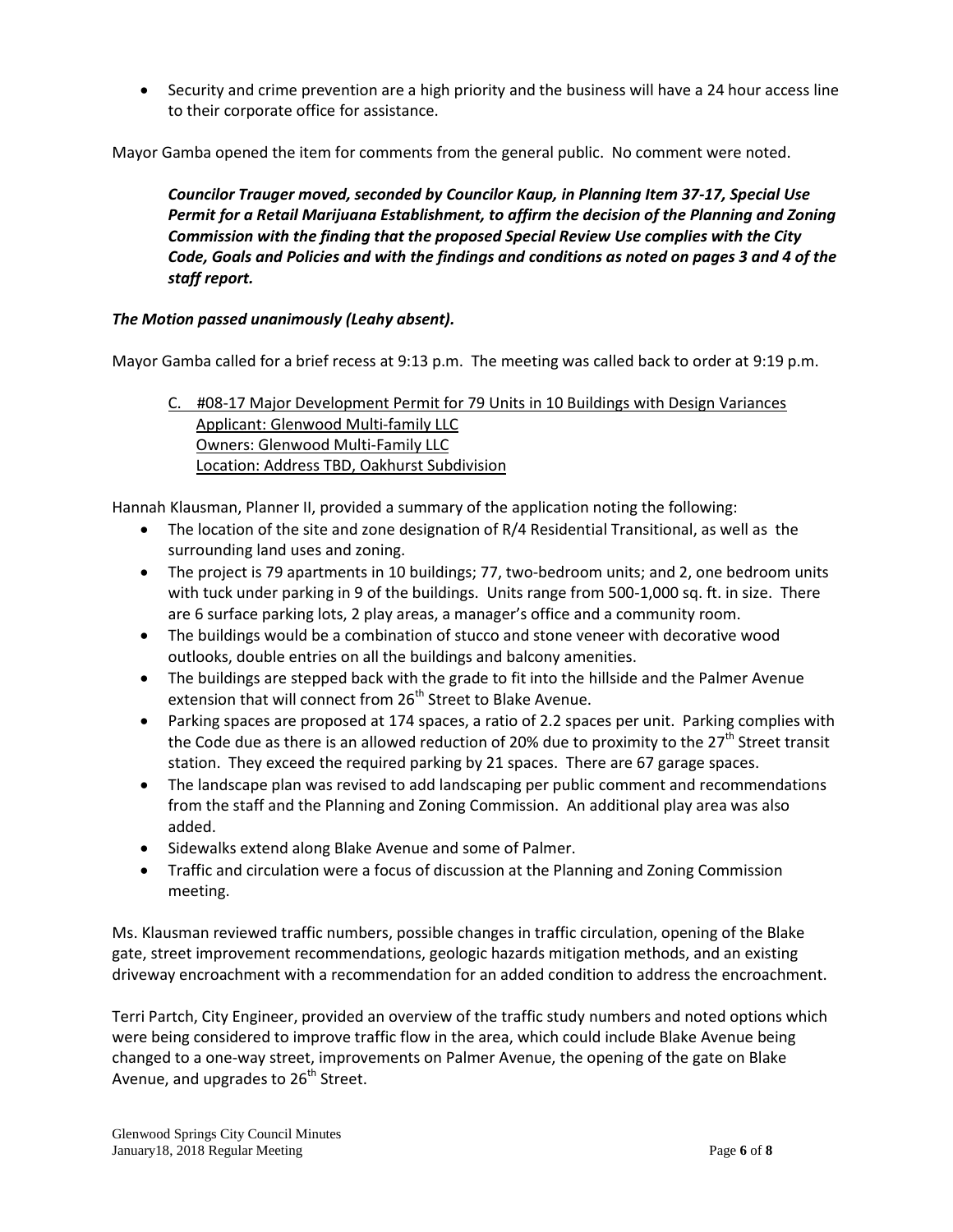Matt Langhorst, Assistant City Engineer, provided an overview of existing geologic hazards conditions and the mitigation method proposed by the applicant which included berms and a debris flow mitigation fence, which appeared to be reasonable options.

Mayor Gamba noted the Council could not extend the meeting past 11:00 p.m. without a motion approved unanimously by the Council.

# *Councilor Trauger moved, seconded by Councilor Kaup, to extend the meeting until 11:30 p.m.*

# *The Motion passed unanimously (Leahy absent).*

Mayor Gamba requested that the applicant make his presentation.

Bobbi Ladd, RAL Architects, Edwards, Colorado, apprised the Council as follows in his presentation:

- The property was encumbered with a number of challenges such as debris flow hazards, poor soils, steep topography, right-of-way and utility issues, and blending in with an established neighborhood.
- The R/4 zone designation is defined as high density and the proposed development was 14.3 units per acre. The Oakhurst Townhomes were 18.6 units per acre.
- Site generated traffic is fairly minimal and lots of options for improved traffic circulation were discussed. They could bring the traffic engineer to the next meeting.
- Another issue that was raised by the neighbors was management of the development. Dave Forenza was the managing partner and was very hands on and involved.
- They support opening of the gate on Blake as it benefits their traffic flows, but they do not want to negatively impact the neighborhood.
- The design variances are predicated on site conditions, i.e. steepness, soils conditions, debris flows, established roads, etc.
- Exterior lighting will be dark sky compliant.
- Fence netting proposed for debris flow catches the entire basin and is the only option that really works. Currently there are no mitigation structures in the area, so what is being proposed will be an improvement.
- There are 21 excess parking spaces and they have had discussion with RFTA about sharing the spaces, but this is still in the discussion phase.

Mayor Gamba opened the item for public comment.

Marilyn Shettel, 2417 Palmer Avenue, referred to the City Council's mission statement. She commented that the development does not meet the mission statement and should be denied.

Dave Chiarello, 2417 Palmer Avenue, stated he agreed with the prior comments and further commented that the road conditions in the area are poor and sit on top of dirt so they do not hold up. Parking is also an issue. He feels changing Blake to one-way will impact the residents on Blake Avenue.

Ron Carr, 2103 Bennett Avenue, noted his agreement with the other speakers. He would like to see the project denied as he believes there are still a lot of questions about traffic. Reducing the size of the development would address a lot of issues.

Scott Kramer, 2501 Palmer Avenue, commented that the neighborhood does not want to see the increase in traffic and the opening of Palmer Avenue is a major sticking point. Opening the gate on